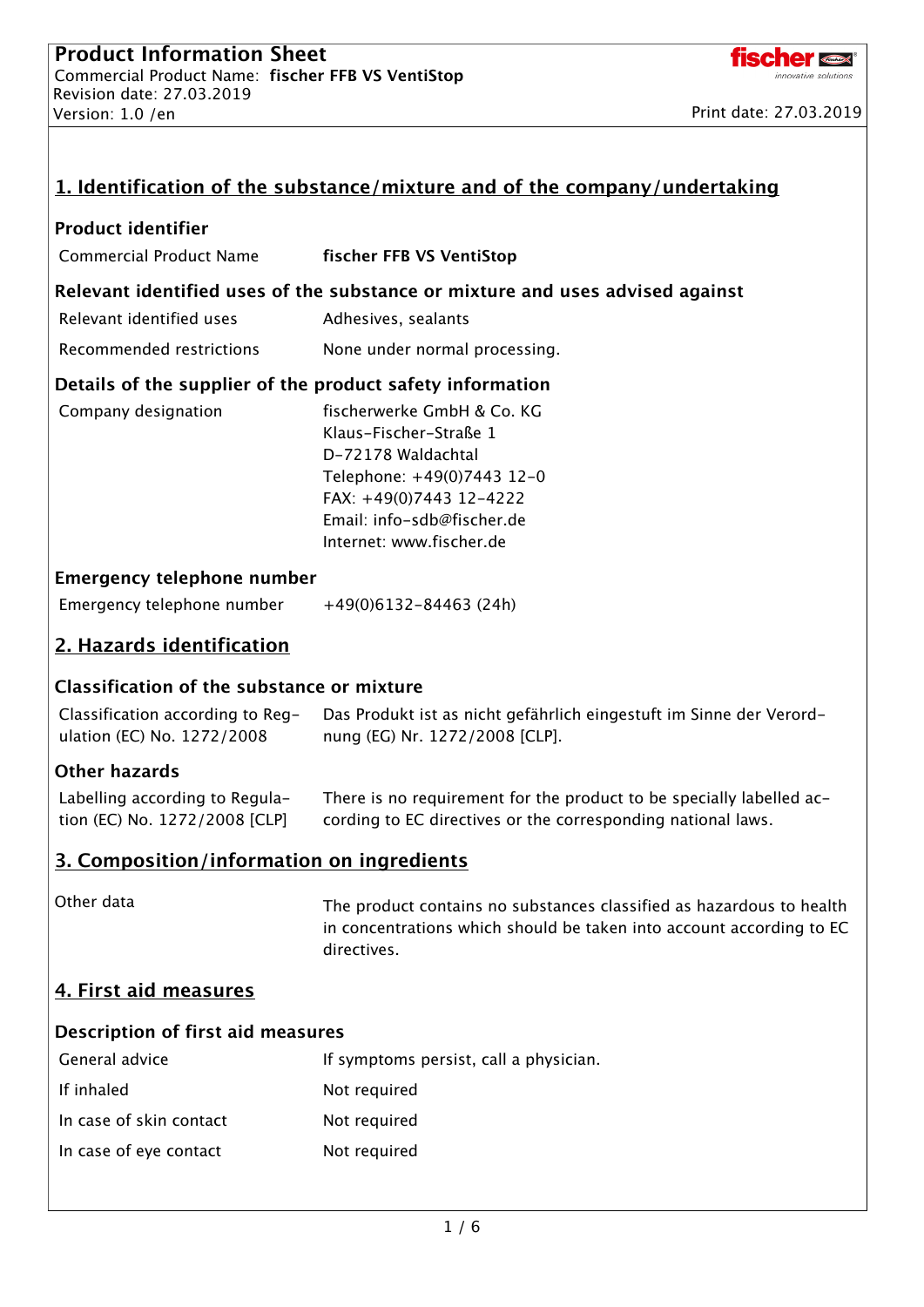If swallowed Get medical advice/attention if you feel unwell.



|                                                                                                | Most important symptoms and effects, both acute and delayed                                  |  |  |  |  |
|------------------------------------------------------------------------------------------------|----------------------------------------------------------------------------------------------|--|--|--|--|
| Symptoms                                                                                       | No data available                                                                            |  |  |  |  |
| Indication of any immediate medical attention and special treatment needed                     |                                                                                              |  |  |  |  |
| Immediate medical attention                                                                    | No data available                                                                            |  |  |  |  |
| Special medical treatment                                                                      | No data available                                                                            |  |  |  |  |
| 5. Firefighting measures                                                                       |                                                                                              |  |  |  |  |
| <b>Extinguishing media</b>                                                                     |                                                                                              |  |  |  |  |
| Suitable extinguishing media                                                                   | Carbon dioxide (CO2)<br>Dry powder<br>Foam<br>Water spray jet                                |  |  |  |  |
| Extinguishing media which must<br>not be used for safety reasons                               | High volume water jet                                                                        |  |  |  |  |
| Special hazards arising from the substance or mixture                                          |                                                                                              |  |  |  |  |
| from the substance or prepara-<br>tion itself, its combustion prod-<br>ucts, or released gases | Special exposure hazards arising Heating or fire can release toxic gas.                      |  |  |  |  |
| <b>Advice for firefighters</b>                                                                 |                                                                                              |  |  |  |  |
| firefighting                                                                                   | Special protective equipment for In the event of fire and/or explosion do not breathe fumes. |  |  |  |  |
| Additional information on fire-<br>fighting                                                    | none                                                                                         |  |  |  |  |
| 6. Accidental release measures                                                                 |                                                                                              |  |  |  |  |
|                                                                                                | Personal precautions, protective equipment and emergency procedures                          |  |  |  |  |
| Personal precautions                                                                           | none                                                                                         |  |  |  |  |
| <b>Environmental precautions</b><br>Environmental precautions                                  | none                                                                                         |  |  |  |  |
| Methods and material for containment and cleaning up                                           |                                                                                              |  |  |  |  |
| Methods for cleaning up                                                                        | Use mechanical handling equipment.                                                           |  |  |  |  |
| <b>Reference to other sections</b>                                                             |                                                                                              |  |  |  |  |
| Reference to other sections                                                                    | See chapter 8/13                                                                             |  |  |  |  |
|                                                                                                |                                                                                              |  |  |  |  |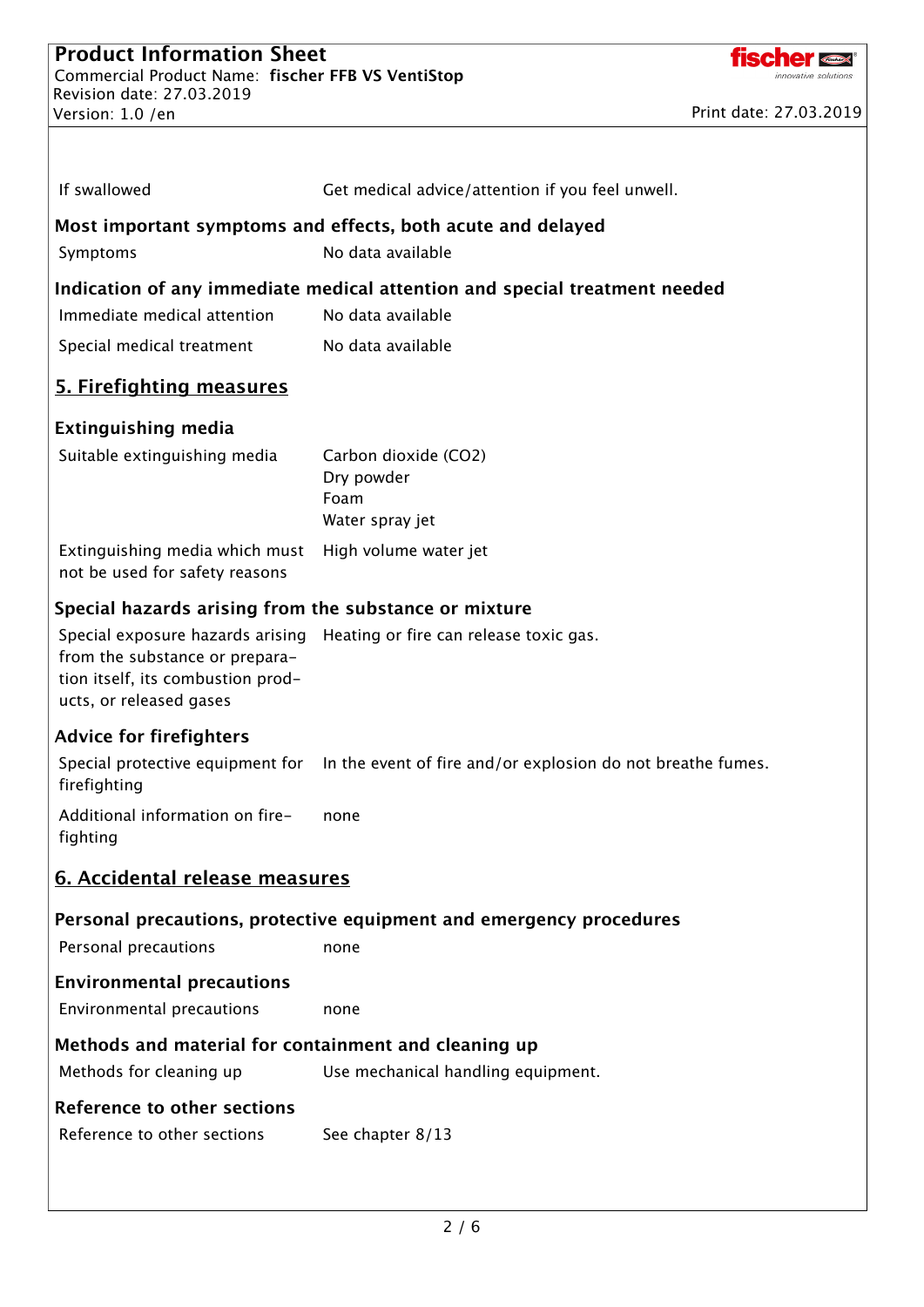

| <b>Additional information</b><br>Other information           | Dispose of in accordance with local regulations.                                                                                                                                             |  |  |  |  |
|--------------------------------------------------------------|----------------------------------------------------------------------------------------------------------------------------------------------------------------------------------------------|--|--|--|--|
| <u>7. Handling and storage</u>                               |                                                                                                                                                                                              |  |  |  |  |
| <b>Precautions for safe handling</b>                         |                                                                                                                                                                                              |  |  |  |  |
| Advice on safe handling                                      | None under normal processing.                                                                                                                                                                |  |  |  |  |
| Advice on protection against fire<br>and explosion           | No special precautions required.                                                                                                                                                             |  |  |  |  |
| Conditions for safe storage, including any incompatibilities |                                                                                                                                                                                              |  |  |  |  |
| quirements                                                   | Storage space and container re-<br>Store in accordance with local regulations.                                                                                                               |  |  |  |  |
| Hints on storage assembly                                    | Store in accordance with the particular national regulations.                                                                                                                                |  |  |  |  |
| 8. Exposure controls/personal protection                     |                                                                                                                                                                                              |  |  |  |  |
| <b>Exposure controls</b>                                     |                                                                                                                                                                                              |  |  |  |  |
| Respiratory protection                                       | No personal respiratory protective equipment normally required.                                                                                                                              |  |  |  |  |
| Hand protection                                              | not required under normal use                                                                                                                                                                |  |  |  |  |
| Eye protection                                               | Eye protection: not required.                                                                                                                                                                |  |  |  |  |
| Skin and body protection                                     | Body protection: not required.                                                                                                                                                               |  |  |  |  |
| General protective and hygiene<br>measures                   | Smoking, eating and drinking should be prohibited in the application<br>area.<br>Wash hands before breaks and at the end of workday.<br>Keep away from food, drink and animal feedingstuffs. |  |  |  |  |
| Information on environmental<br>protection regulations       | No special environmental precautions required.                                                                                                                                               |  |  |  |  |
| 9. Physical and chemical properties                          |                                                                                                                                                                                              |  |  |  |  |
| Information on basic physical and chemical properties        |                                                                                                                                                                                              |  |  |  |  |
| Form                                                         | solid                                                                                                                                                                                        |  |  |  |  |
| Appearance                                                   | tape                                                                                                                                                                                         |  |  |  |  |
| Colour                                                       | light green                                                                                                                                                                                  |  |  |  |  |
| 10. Stability and reactivity                                 |                                                                                                                                                                                              |  |  |  |  |
| Reactivity                                                   |                                                                                                                                                                                              |  |  |  |  |
| Thermal decomposition                                        | No decomposition if stored and applied as directed.                                                                                                                                          |  |  |  |  |
|                                                              |                                                                                                                                                                                              |  |  |  |  |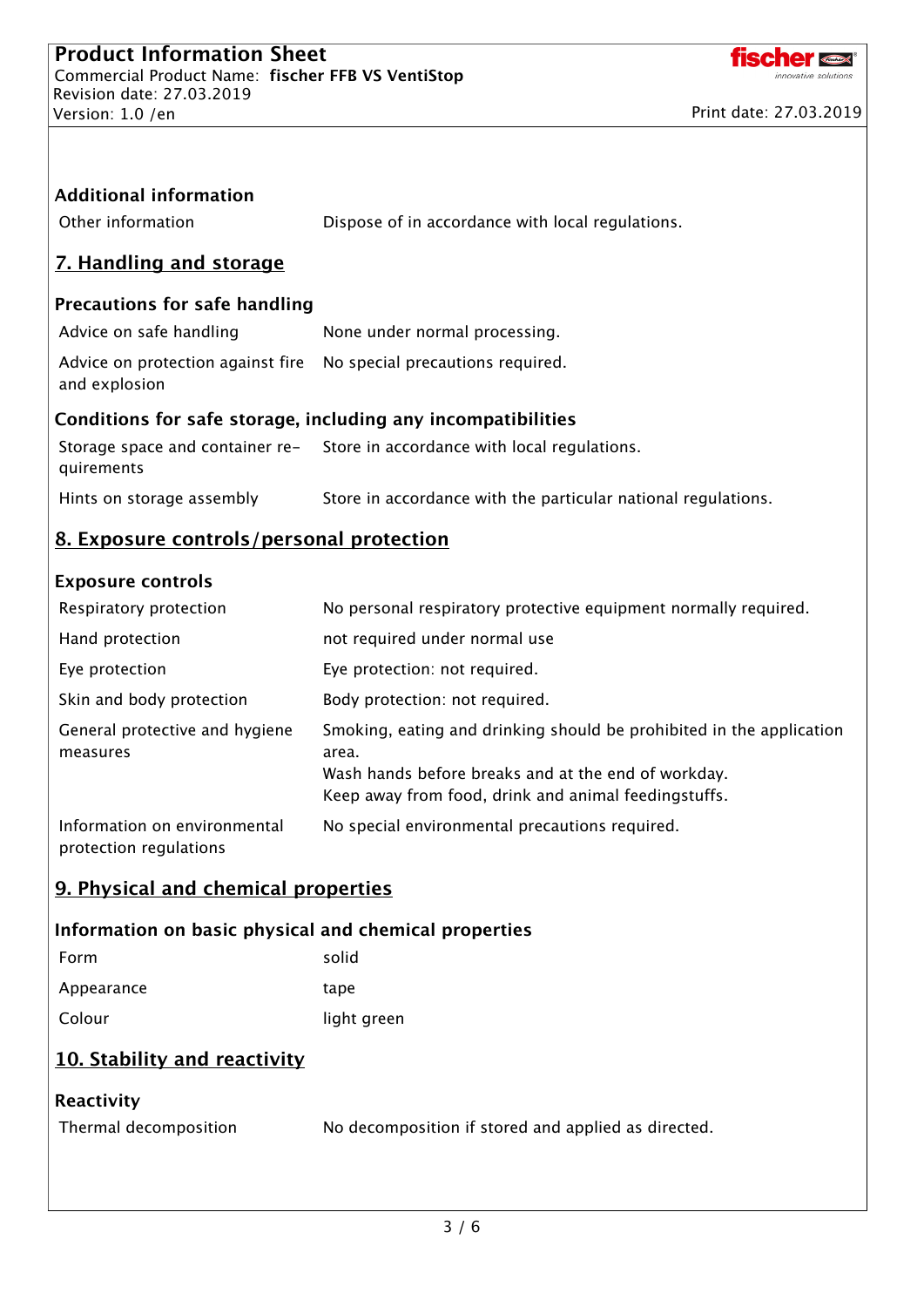

| <b>Chemical stability</b>                     |                                                                     |  |  |  |  |
|-----------------------------------------------|---------------------------------------------------------------------|--|--|--|--|
| Chemical stability                            | Stable under recommended storage conditions.                        |  |  |  |  |
| <b>Possibility of hazardous reactions</b>     |                                                                     |  |  |  |  |
| <b>Hazardous reactions</b>                    | No dangerous reaction known under conditions of normal use.         |  |  |  |  |
| <b>Conditions to avoid</b>                    |                                                                     |  |  |  |  |
| Conditions to avoid                           | No decomposition if used as directed.                               |  |  |  |  |
| Incompatible materials                        |                                                                     |  |  |  |  |
| Materials to avoid                            | None known.                                                         |  |  |  |  |
| <b>Hazardous decomposition products</b>       |                                                                     |  |  |  |  |
| ucts                                          | Hazardous decomposition prod- No decomposition if used as directed. |  |  |  |  |
| 11. Toxicological information                 |                                                                     |  |  |  |  |
| Information on toxicological effects          |                                                                     |  |  |  |  |
| Oral toxicity [mg/kg]                         | Not applicable.                                                     |  |  |  |  |
| Dermal toxicity [mg/kg]                       | Not applicable.                                                     |  |  |  |  |
| Inhalative toxicity [mg/l]                    | Not applicable.                                                     |  |  |  |  |
| Irritant effect on skin                       | No skin irritation                                                  |  |  |  |  |
| Irritant effect on eyes                       | No eye irritation                                                   |  |  |  |  |
| Irritant effect on the respiratory<br>tract   | not applicable                                                      |  |  |  |  |
| Sensitization                                 | No known effect.                                                    |  |  |  |  |
| Symptoms                                      | No data available                                                   |  |  |  |  |
| 12. Ecological information<br><b>Toxicity</b> |                                                                     |  |  |  |  |

| Toxicity to fish [mg/l]          | Not applicable.   |
|----------------------------------|-------------------|
| Toxicity to daphnia [mg/l]       | Not applicable.   |
| Toxicity to algae [mg/l]         | Not applicable.   |
| Persistence and degradability    |                   |
| Biodegradability                 |                   |
| Remarks:                         | No data available |
| <b>Bioaccumulative potential</b> |                   |
| <b>Bioaccumulation</b>           | no data available |
|                                  |                   |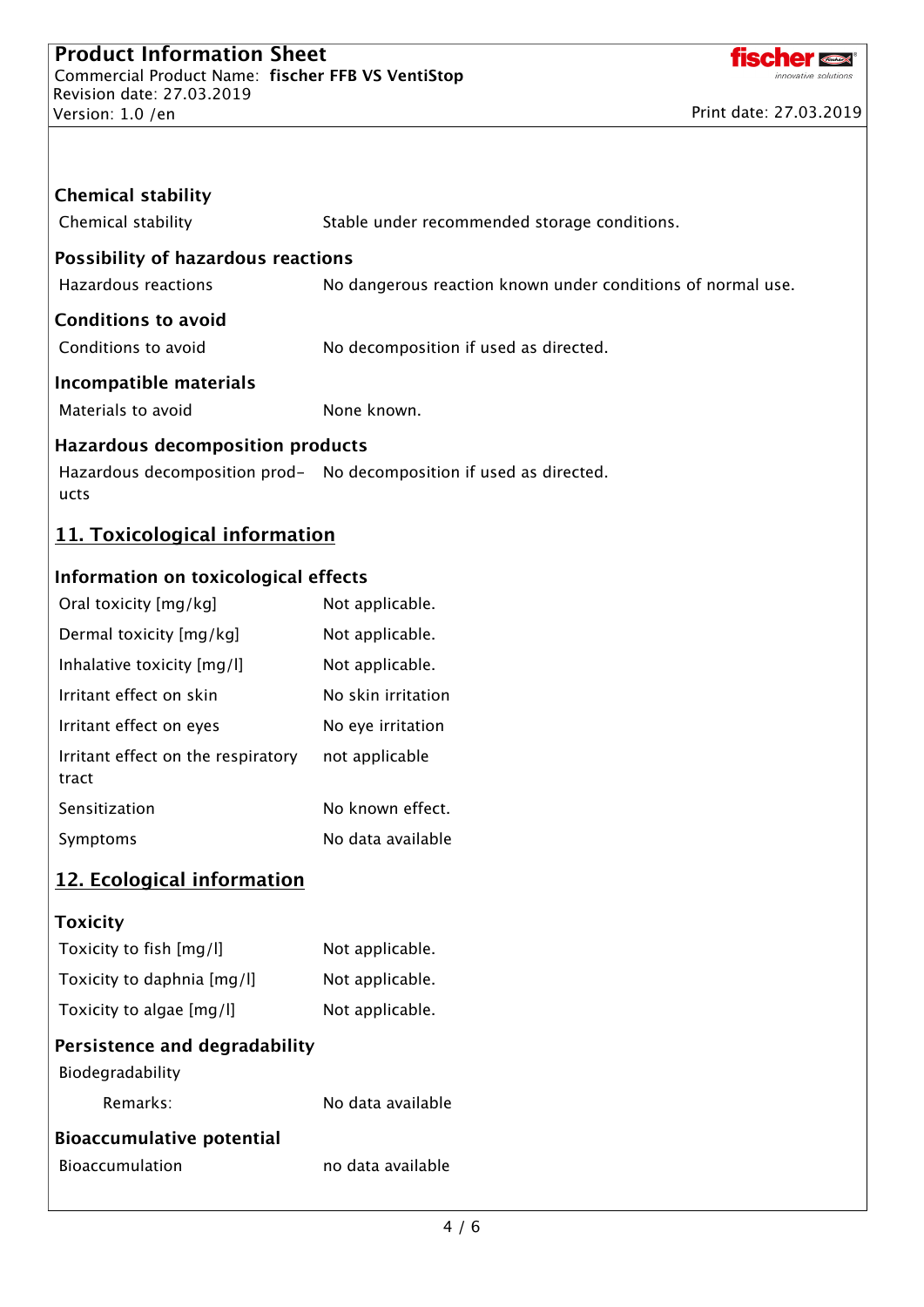

| Mobility                                        | <b>Mobility in soil</b>                                          |                                                                    |                                                                                                                                                                                                                                                                                                                            |                         |  |
|-------------------------------------------------|------------------------------------------------------------------|--------------------------------------------------------------------|----------------------------------------------------------------------------------------------------------------------------------------------------------------------------------------------------------------------------------------------------------------------------------------------------------------------------|-------------------------|--|
|                                                 | Mobility:                                                        | No data available                                                  |                                                                                                                                                                                                                                                                                                                            |                         |  |
|                                                 | <b>Results of PBT and vPvB assessment</b>                        |                                                                    |                                                                                                                                                                                                                                                                                                                            |                         |  |
| Results of PBT characteristics<br>determination |                                                                  |                                                                    | This preparation contains no substance considered to be persistent,<br>bioaccumulating nor toxic (PBT).                                                                                                                                                                                                                    |                         |  |
|                                                 | <b>Other adverse effects</b>                                     |                                                                    |                                                                                                                                                                                                                                                                                                                            |                         |  |
|                                                 | Further information on ecology                                   |                                                                    | No information on ecology is available.                                                                                                                                                                                                                                                                                    |                         |  |
|                                                 | 13. Disposal considerations                                      |                                                                    |                                                                                                                                                                                                                                                                                                                            |                         |  |
|                                                 | <b>Waste treatment methods</b>                                   |                                                                    |                                                                                                                                                                                                                                                                                                                            |                         |  |
| Disposal considerations                         |                                                                  | the soil.                                                          | The product should not be allowed to enter drains, water courses or<br>Dispose of waste according to applicable legislation.                                                                                                                                                                                               |                         |  |
| <b>Waste Code</b>                               |                                                                  |                                                                    | According to the European Waste Catalogue, Waste Codes are not<br>product specific, but application specific.<br>The following Waste Codes are only suggestions:<br>200000 - MUNICIPAL WASTES (HOUSEHOLD WASTE AND SIMILAR<br>COMMERCIAL, INDUSTRIAL AND INSTITUTIONAL WASTES) INCLUDING<br>SEPARATELY COLLECTED FRACTIONS |                         |  |
|                                                 | Uncleaned empty packaging                                        | Dispose of as unused product.                                      |                                                                                                                                                                                                                                                                                                                            |                         |  |
|                                                 | <b>14. Transport information</b>                                 |                                                                    |                                                                                                                                                                                                                                                                                                                            |                         |  |
|                                                 |                                                                  | Land transport ADR/RID                                             | <b>Marine transport IMDG</b>                                                                                                                                                                                                                                                                                               | Air transport ICAO/IATA |  |
|                                                 | 14.2 Description of the<br>goods                                 | Non-dangerous goods                                                | Non-dangerous goods                                                                                                                                                                                                                                                                                                        | Non-dangerous goods     |  |
|                                                 | 14.2 UN proper shipping<br>name                                  |                                                                    | Non dangerous good                                                                                                                                                                                                                                                                                                         | Non dangerous good      |  |
|                                                 | Proper shipping name                                             | Non dangerous good                                                 |                                                                                                                                                                                                                                                                                                                            |                         |  |
|                                                 | Special precautions for user<br>Precautions                      | not required under normal use                                      |                                                                                                                                                                                                                                                                                                                            |                         |  |
|                                                 |                                                                  | Transport in bulk according to Annex II of MARPOL and the IBC Code |                                                                                                                                                                                                                                                                                                                            |                         |  |
| Code                                            | Transport in bulk according to<br>Annex II of MARPOL and the IBC | not applicable                                                     |                                                                                                                                                                                                                                                                                                                            |                         |  |
|                                                 | <b>Additional information</b>                                    |                                                                    |                                                                                                                                                                                                                                                                                                                            |                         |  |
| Other information (chapter 14.)                 |                                                                  | ICAO/IATA-DGR                                                      | Not dangerous goods in the meaning of ADR/RID, ADNR, IMDG-Code,                                                                                                                                                                                                                                                            |                         |  |